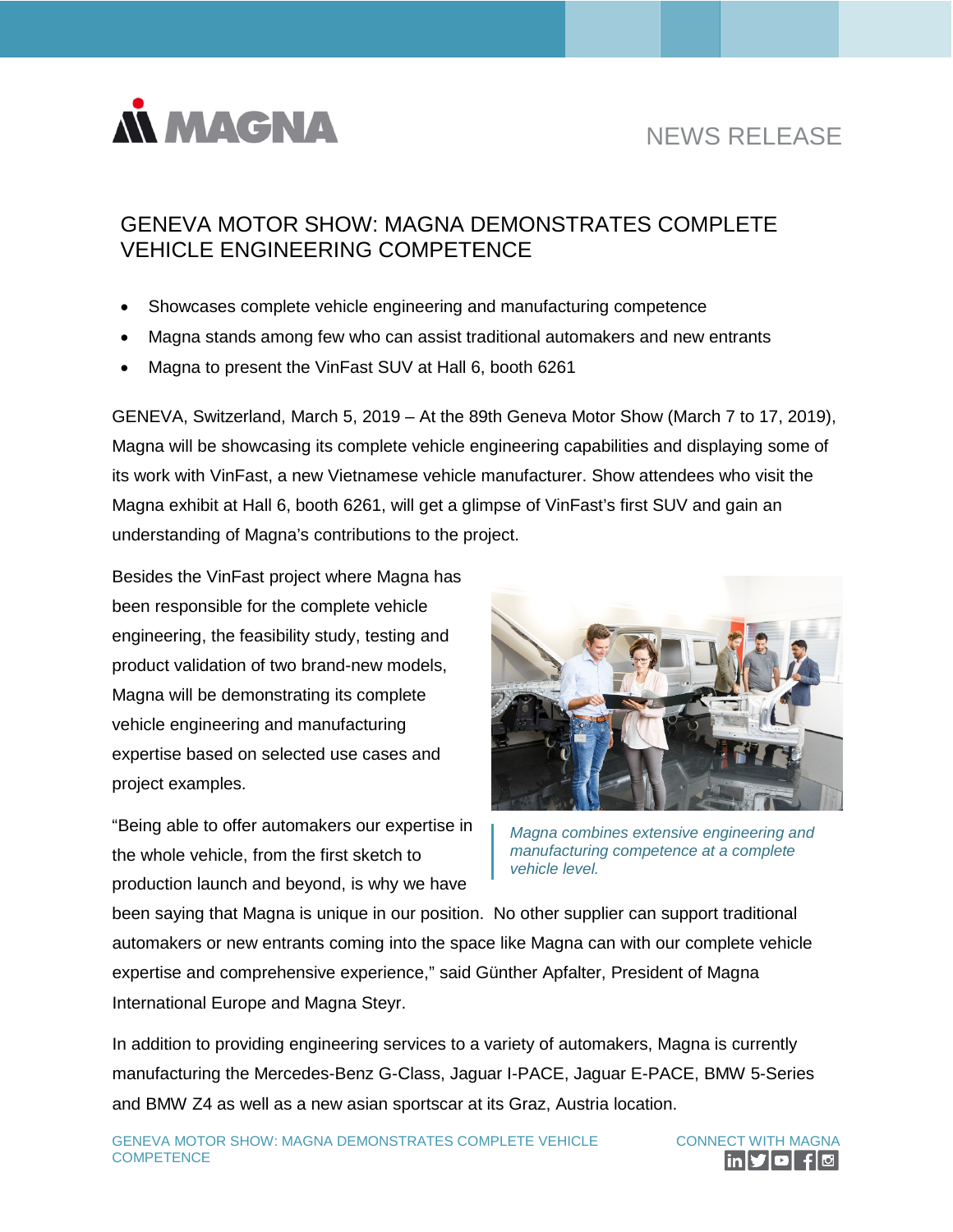In 2018, Magna also announced two Joint Ventures with the BAIC (Bejing Automotive Industry Holding Co., Ltd.) subsidiary BJEV (Beijing Electric Vehicle) to develop the next generation of an advanced smart EV architecture.

### **TAGS**

Geneva Motor Show, VinFast, BJEV, complete vehicle manufacturing, contract engineering, Magna Steyr

#### INVESTOR CONTACT

Louis Tonelli, Vice-President, Investor Relations [louis.tonelli@magna.com,](mailto:louis.tonelli@magna.com) (+1) 905.726.7035

#### MEDIA CONTACT

Tracy Fuerst, Global Director of Corporate Communications & PR [tracy.fuerst@magna.com,](mailto:tracy.fuerst@magna.com) (+1) 248.631.5396

Rej Husetovic, Director Corporate Communications & Media Relations Europe [rej.husetovic@magna.com,](mailto:rej.husetovic@magna.com) (+49) 6093 9942-5056

#### ABOUT MAGNA

We have more than 174,000 entrepreneurial-minded employees dedicated to delivering mobility solutions. We are a mobility technology company and one of the world's largest automotive suppliers with 348 manufacturing operations and 91 product development, engineering and sales centres in 28 countries. Our competitive capabilities include body exteriors and structures, power and vision technologies, seating systems and complete vehicle solutions. Our common shares trade on the Toronto Stock Exchange (MG) and the New York Stock Exchange (MGA). For further information about Magna, visit [www.magna.com.](http://www.magna.com/)

# # #

**THIS RELEASE MAY CONTAIN STATEMENTS WHICH CONSTITUTE "FORWARD-LOOKING STATEMENTS" UNDER APPLICABLE SECURITIES LEGISLATION AND ARE SUBJECT TO, AND EXPRESSLY QUALIFIED BY, THE CAUTIONARY DISCLAIMERS THAT ARE SET OUT IN MAGNA'S REGULATORY FILINGS. PLEASE REFER TO MAGNA'S MOST CURRENT MANAGEMENT'S DISCUSSION AND ANALYSIS OF RESULTS OF OPERATIONS AND FINANCIAL POSITION, ANNUAL INFORMATION FORM AND ANNUAL**